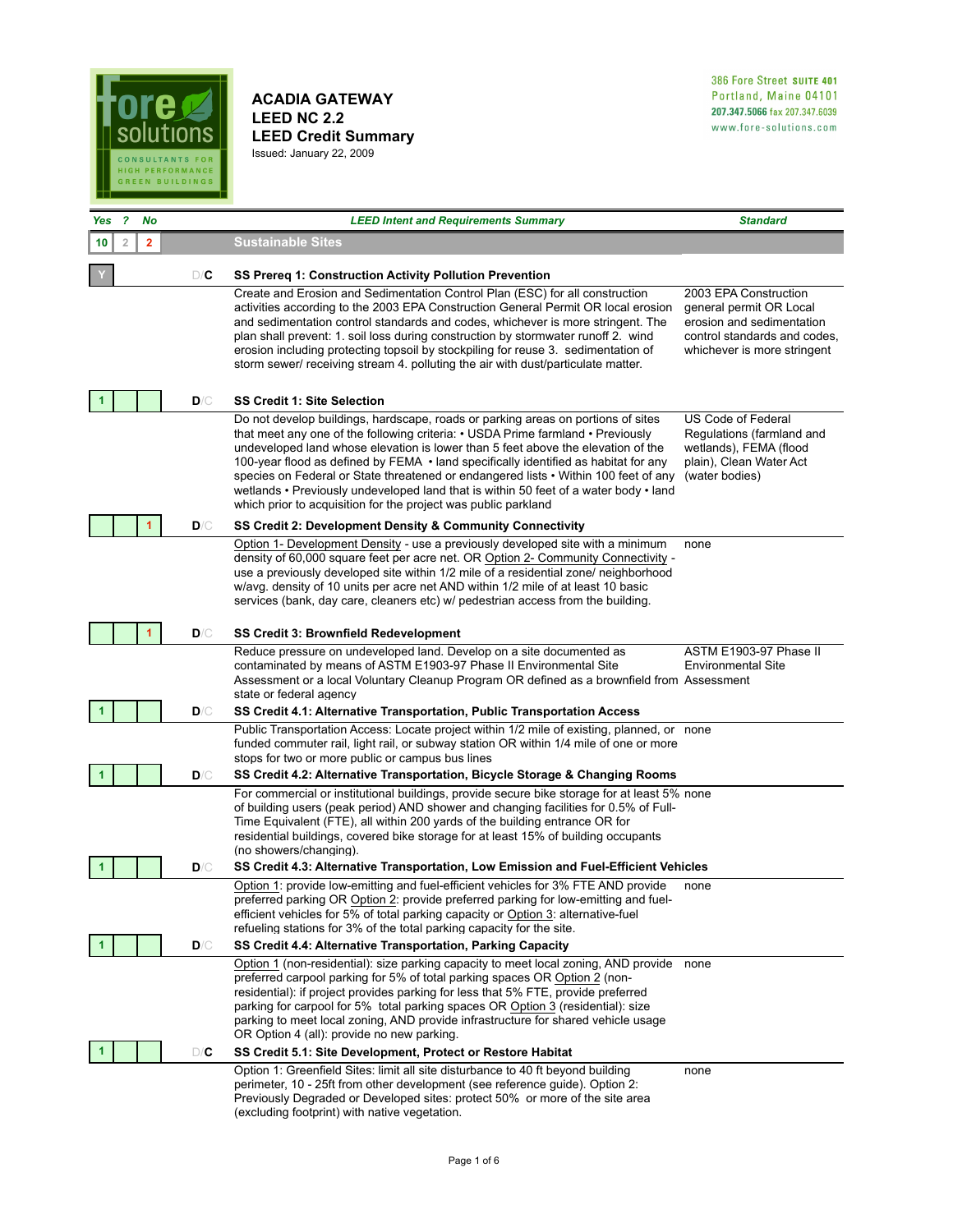|     |   | <b>CONSULTAN</b><br><b>GH PERFO</b><br><b>BU</b> |     | <u>SUIULIUIIS</u><br><b>CONSULTANTS FOR</b><br><b>HIGH PERFORMANCE</b>                                                                                                                                                                                                                                                                                                                                                                                                                                                                                                                                                                                                   |                                                                                                               |
|-----|---|--------------------------------------------------|-----|--------------------------------------------------------------------------------------------------------------------------------------------------------------------------------------------------------------------------------------------------------------------------------------------------------------------------------------------------------------------------------------------------------------------------------------------------------------------------------------------------------------------------------------------------------------------------------------------------------------------------------------------------------------------------|---------------------------------------------------------------------------------------------------------------|
| Yes | 2 | <b>No</b>                                        |     |                                                                                                                                                                                                                                                                                                                                                                                                                                                                                                                                                                                                                                                                          |                                                                                                               |
|     |   |                                                  | D/C | SS Credit 5.2: Site Development, Maximize Open Space                                                                                                                                                                                                                                                                                                                                                                                                                                                                                                                                                                                                                     |                                                                                                               |
|     |   |                                                  |     | Option 1: Reduce the development footprint and/or provide vegetated open space<br>to exceed the local zoning's open space requirement for the site by 25% OR Option<br>2: if no local zoning requirements exist provide open space area equal to the<br>building footprint OR Option 3: where a zoning ordinance exists but none for open<br>space, and the project is located in an urban area (SS c2) designate 20% of the<br>project site area to open space. [for all 3 options, pedestrian oriented hardscape<br>and vegetated roof areas can contribute if project is in a urban area].                                                                            | none                                                                                                          |
|     |   |                                                  | D/C | SS Credit 6.1: Stormwater Design, Quantity Control<br>Quantity Control- Implement a stormwater management plan to either prevent post- none                                                                                                                                                                                                                                                                                                                                                                                                                                                                                                                              |                                                                                                               |
|     |   |                                                  |     | development peak discharge rate/quantity from exceeding pre-develop peak<br>rate/quantity for the 1 & 2-year 24hr design storms OR include stream channel<br>protection strategy & quantity control strategies. If existing imperviousness is<br>greater than 50%, develop a stormwater plan that results in 25% decrease from 2-<br>year 24hr design storm.                                                                                                                                                                                                                                                                                                             |                                                                                                               |
| 1   |   |                                                  | D/C | SS Credit 6.2: Stormwater Design, Quality Control                                                                                                                                                                                                                                                                                                                                                                                                                                                                                                                                                                                                                        |                                                                                                               |
|     |   |                                                  |     | Quality Control- Stormwater management plan must reduce impervious cover,<br>promote infiltration, capture & treat runoff from 90% average annual rainfall using<br>BMPs. BMPs must require removal of 80% post-development TSS, & be based on<br>similar state/local requirements or in-field performance monitoring data.                                                                                                                                                                                                                                                                                                                                              | Guidance Specifying<br>Management Measures for<br>Non-Point Pollution in<br>Coastal Waters, 1993              |
|     |   |                                                  | D/C | SS Credit 7.1: Heat Island Effect, Non-Roof<br>Option 1:Provide any combination of the following for 50% of hardscape: shade                                                                                                                                                                                                                                                                                                                                                                                                                                                                                                                                             |                                                                                                               |
|     |   |                                                  |     | (within 5 years of occupancy), paving materials with a Solar Reflectance Index<br>(SRI) of at least 29, &/or an open grid paving system OR Option 2: place at least<br>50% of parking under cover (roofs must have an SRI of at 29+).                                                                                                                                                                                                                                                                                                                                                                                                                                    | none                                                                                                          |
| 1   |   |                                                  | D/C | SS Credit 7.2: Heat Island Effect, Roof                                                                                                                                                                                                                                                                                                                                                                                                                                                                                                                                                                                                                                  |                                                                                                               |
|     |   |                                                  |     | Option 1: For a minimum of 75% of the roof, use roofing materials w/an SRI >/=<br>SR78 for Low-Sloped Roof(<= 2:12) and SR29 for Steep-Sloped Roof (> 2:12).<br>Option 2: 50% "green" roof OR Option 3: High albedo+ "green" roof= (Area SRI<br>roof/0.75) + (area green Roof/ 0.5) <= total roof area.                                                                                                                                                                                                                                                                                                                                                                  | <b>ASTM E1980-01, ASTM</b><br>E408-71, ASTM E903-96,<br><b>ASTM E1918-87, ASTM</b><br>C1371-04, ASTM C1549-04 |
|     |   |                                                  | D/C | SS Credit 8: Light Pollution Reduction                                                                                                                                                                                                                                                                                                                                                                                                                                                                                                                                                                                                                                   |                                                                                                               |
|     |   |                                                  |     | Interior Lighting: The angle of max. candela from int. Iuminaries shall intersect<br>opaque building interior surfaces before exiting out windows OR non-emergency<br>int. lights automatically off for non business hrs. w/ manual override for after hrs use<br>AND Exterior Lighting: Only light areas for safety and comfort. Do not exceed 80%<br>of the lighting power densities for ext. areas and 50% for building facades and<br>landscape features (ASHRAE/IESNA Standard 90.1-2004, Exterior Lighting<br>Section, without amendments) (reqs differ for zone classifications- see reference<br>guide).                                                         | ASHRAE/IESNA 90.1-2004                                                                                        |
|     |   |                                                  |     | <b>Water Efficiency</b>                                                                                                                                                                                                                                                                                                                                                                                                                                                                                                                                                                                                                                                  |                                                                                                               |
|     |   |                                                  | D/C | WE Credit 1.1: Water Efficient Landscaping, Reduce by 50%                                                                                                                                                                                                                                                                                                                                                                                                                                                                                                                                                                                                                |                                                                                                               |
| 1   |   |                                                  | D/C | Reduce potable water consumption for irrigation by 50% from a calculated mid-<br>summer base-line case. Consider soil/climate analysis to determine appropriate<br>plant material and design landscape with native or adapted plants to reduce or<br>eliminate irrigation requirements. Where irrigation is required, use high-efficiency<br>equipment and/or climate-based controllers. Reductions apply to: plant species<br>factor, irrigation efficiency, use of captured rainwater, use of recycled wastewater,<br>use of water treated by public agency for non-potable uses.<br>WE Credit 1.2: Water Efficient Landscaping, No potable water use OR no irrigation | none                                                                                                          |
|     |   |                                                  |     | Do not use any potable water use for irrigation OR install landscaping that irrigation none                                                                                                                                                                                                                                                                                                                                                                                                                                                                                                                                                                              |                                                                                                               |
|     |   |                                                  |     | that does not require a permanent irrigation system. Temporary irrigation systems<br>for plant establishment are allowed if removed within 1 year of installation.                                                                                                                                                                                                                                                                                                                                                                                                                                                                                                       |                                                                                                               |
|     |   |                                                  | D/C | WE Credit 2: Innovative Wastewater Technologies                                                                                                                                                                                                                                                                                                                                                                                                                                                                                                                                                                                                                          |                                                                                                               |
|     |   |                                                  |     | OPTION 1: Reduce potable water use for building sewage conveyance by 50% OR none<br>OPTION 2: Treat 50% of wastewater on-site to tertiary standards. Treated water<br>must be infiltrated or used on site.                                                                                                                                                                                                                                                                                                                                                                                                                                                               |                                                                                                               |
|     |   |                                                  | D/C | WE Credit 3.1: Water Use Reduction, 20% Reduction                                                                                                                                                                                                                                                                                                                                                                                                                                                                                                                                                                                                                        |                                                                                                               |
|     |   |                                                  |     | Use 20% less water than baseline calculations (not including irrigation) after<br>meeting the Energy Policy Act of 1992 fixture performance requirements. Calcs<br>include the following fixtures: WCs, urinals, lavatory faucets, showers, and kitchen<br>sinks.                                                                                                                                                                                                                                                                                                                                                                                                        | <b>EPAct 1992</b>                                                                                             |
|     |   |                                                  | D/C | WE Credit 3.2: Water Use Reduction, 30% Reduction                                                                                                                                                                                                                                                                                                                                                                                                                                                                                                                                                                                                                        |                                                                                                               |
|     |   |                                                  |     | Reduce water usage by an additional 10%. (Total=30% reduction from Energy<br>Policy Act of 1992).                                                                                                                                                                                                                                                                                                                                                                                                                                                                                                                                                                        | <b>EPAct 1992</b>                                                                                             |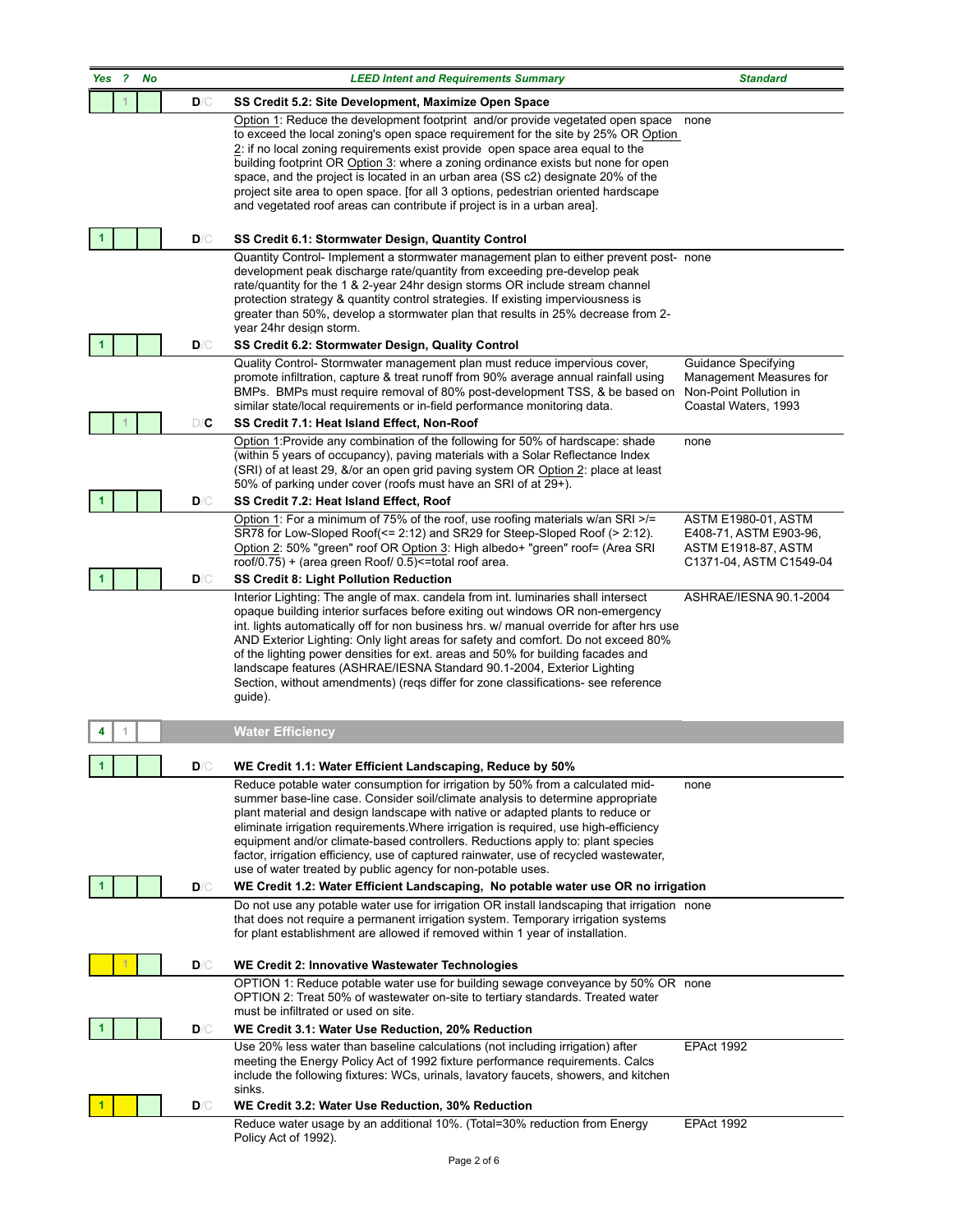|            |                               |     | <u>SUIU LIUI IS</u>                                                                                                                                                                                                                                                                                                                                                                                                                                                                                                                                                                                                                                                |                                                                 |
|------------|-------------------------------|-----|--------------------------------------------------------------------------------------------------------------------------------------------------------------------------------------------------------------------------------------------------------------------------------------------------------------------------------------------------------------------------------------------------------------------------------------------------------------------------------------------------------------------------------------------------------------------------------------------------------------------------------------------------------------------|-----------------------------------------------------------------|
|            | <b>ERFO</b><br><b>BUI</b>     |     | <b>CONSULTANTS FOR</b><br><b>HIGH PERFORMANCE</b>                                                                                                                                                                                                                                                                                                                                                                                                                                                                                                                                                                                                                  |                                                                 |
|            |                               |     | <b>GREEN BUILDINGS</b>                                                                                                                                                                                                                                                                                                                                                                                                                                                                                                                                                                                                                                             |                                                                 |
| <b>Yes</b> | $\overline{\mathbf{r}}$<br>No |     |                                                                                                                                                                                                                                                                                                                                                                                                                                                                                                                                                                                                                                                                    |                                                                 |
| 9          | 3                             |     | <b>Energy and Atmosphere</b>                                                                                                                                                                                                                                                                                                                                                                                                                                                                                                                                                                                                                                       |                                                                 |
|            |                               | D/C | EA Prereq 1: Fundamental Commissioning of the Building Energy Systems                                                                                                                                                                                                                                                                                                                                                                                                                                                                                                                                                                                              |                                                                 |
|            |                               |     | Engage a commissioning team or agent to verify and ensure that fundamental<br>building energy systems are designed, installed and calibrated to operate as<br>intended through best practice commissioning procedures. The following systems<br>must be commissioned; HVAC&R, lighting and daylighting controls, domestic hot<br>water, and renewable energy systems.                                                                                                                                                                                                                                                                                              | none                                                            |
|            |                               | D/C | EA Prereq 2: Minimum Energy Performance                                                                                                                                                                                                                                                                                                                                                                                                                                                                                                                                                                                                                            |                                                                 |
|            |                               |     | Design the building to comply with the mandatory provisions of ASHRAE/IESNA<br>Standard 90.1-2004 (without amendments) AND the prescriptive requirements or<br>performance requirements (Section 11) of ASHRAE/IESNA Standard 90.1-2004<br>(without amendments).                                                                                                                                                                                                                                                                                                                                                                                                   | ASHRAE/IESNA 90.1-2004                                          |
|            |                               | D/C | EA Prereq 3: Fundamental Refrigerant Management                                                                                                                                                                                                                                                                                                                                                                                                                                                                                                                                                                                                                    |                                                                 |
|            |                               |     | Zero use of CFC-based refrigerants in new base building HVAC&R systems. Phase none<br>out CFCs in existing HVAC equipment.                                                                                                                                                                                                                                                                                                                                                                                                                                                                                                                                         |                                                                 |
|            | $\mathbf{2}$                  | D/C | <b>EA Credit 1: Optimize Energy Performance</b>                                                                                                                                                                                                                                                                                                                                                                                                                                                                                                                                                                                                                    |                                                                 |
|            |                               |     | Demonstrate a 10.5%-42% improvement rating from baseline building performance ASHRAE/IESNA 90.1-2004<br>to proposed building performance per ASHRAE/ IESNA Standard 90.1-2004 with a<br>whole building project simulation. (1-10 pts based on 3.5% increments) (see the<br>reference guide for two alternative compliance paths to this credit)                                                                                                                                                                                                                                                                                                                    |                                                                 |
|            | $\overline{2}$                | D/C | <b>EA Credit 2: On-Site Renewable Energy</b>                                                                                                                                                                                                                                                                                                                                                                                                                                                                                                                                                                                                                       |                                                                 |
|            |                               |     | Use on-site renewable energy systems to offset building energy cost. Use the<br>building annual energy cost calculated in EA credit 1 or the DOE CBECS survey to<br>establish electricity use. $2.5\% = 1$ pt., $7.5\% = 2$ pt., $12.5\% = 3$ pt.                                                                                                                                                                                                                                                                                                                                                                                                                  | ASHRAE/IESNA 90.1-2004                                          |
|            |                               | D/C | <b>EA Credit 3: Enhanced Commissioning</b>                                                                                                                                                                                                                                                                                                                                                                                                                                                                                                                                                                                                                         |                                                                 |
|            |                               |     | Prior to the start of the Construction Documentation phase, designate an<br>independent (3rd party) CxA to: 1. Review design of owner's Owner Project<br>Requirements (OPR) & Basis of Design (BOD) prior to mid-construction documents<br>phase & 2. Review contractor's submittals for compliance with OPR, BOD. and 3.<br>Review building operation within 10 months after substantial completion with O&M<br>staff and occupants. Additionally, CxA or team member must 1. develop a systems<br>manual on commissioned systems for future operating staff & 2.verify that<br>requirements for training operating personnel & building occupants are completed. | none                                                            |
|            |                               | D/C | <b>EA Credit 4: Enhanced Refrigerant Management</b>                                                                                                                                                                                                                                                                                                                                                                                                                                                                                                                                                                                                                |                                                                 |
|            | 1                             | D/C | Do not use refrigerants OR select refrigerants & HVAC&R that minimize or eliminate none<br>emission of compounds that contribute to ozone depletion AND do not install fire<br>suppression systems that contain ozone depleting compounds.<br><b>EA Credit 5: Measurement &amp; Verification</b>                                                                                                                                                                                                                                                                                                                                                                   |                                                                 |
|            |                               |     | Develop and implement a Measurement and Verification (M&V) plan covering no<br>less than one year of post-construction occupancy. The plan shall be consistent<br>with Option D (Calibrated Simulation) or Option B (Energy Conservation Measure<br>Isolation) of IPMVP Volume III, April 2003.                                                                                                                                                                                                                                                                                                                                                                    | <b>IPMVP Volume III</b>                                         |
| 1          |                               | D/C | <b>EA Credit 6: Green Power</b>                                                                                                                                                                                                                                                                                                                                                                                                                                                                                                                                                                                                                                    |                                                                 |
|            |                               |     | Provide at least 35% of electricity from renewable sources by engaging in minimum Center for Resource<br>2-year renewable energy contract.                                                                                                                                                                                                                                                                                                                                                                                                                                                                                                                         | Solutions' Green-e Product<br><b>Certification Requirements</b> |
|            | 5<br>4                        |     | <b>Materials and Resources</b>                                                                                                                                                                                                                                                                                                                                                                                                                                                                                                                                                                                                                                     |                                                                 |
|            |                               | D/C | MR Prereq 1: Storage & Collection of Recyclables                                                                                                                                                                                                                                                                                                                                                                                                                                                                                                                                                                                                                   |                                                                 |
|            |                               |     | Provide an easily accessible area that serves the entire building and is dedicated to none<br>the collection and storage of non-hazardous materials for recycling, including (at a<br>minimum) paper, corrugated cardboard, glass, plastics and metals.                                                                                                                                                                                                                                                                                                                                                                                                            |                                                                 |
|            | $\blacktriangleleft$          | D/C | MR Credit 1.1Building Reuse, Maintain 75% of Existing Walls, Floors & Roof                                                                                                                                                                                                                                                                                                                                                                                                                                                                                                                                                                                         |                                                                 |
|            |                               |     | Maintain at least 75% (based on surface area) of existing building structure<br>(including structural floor and roof decking) and envelope (exterior skin and framing,<br>excluding window assemblies and non-structural roofing material).                                                                                                                                                                                                                                                                                                                                                                                                                        | none                                                            |
|            | 1                             | D/C | MR Credit 1.2: Building Reuse, Maintain 100% of Existing Walls, Floors & Roof                                                                                                                                                                                                                                                                                                                                                                                                                                                                                                                                                                                      |                                                                 |
|            |                               |     | Maintain an additional 20% of Existing Walls, Floors, and Roof (95% total, based on none<br>area) of existing building structure (including structural floor and roof decking) and<br>envelope (exterior skin and framing, excluding window assemblies and non-<br>structural roofing material).                                                                                                                                                                                                                                                                                                                                                                   |                                                                 |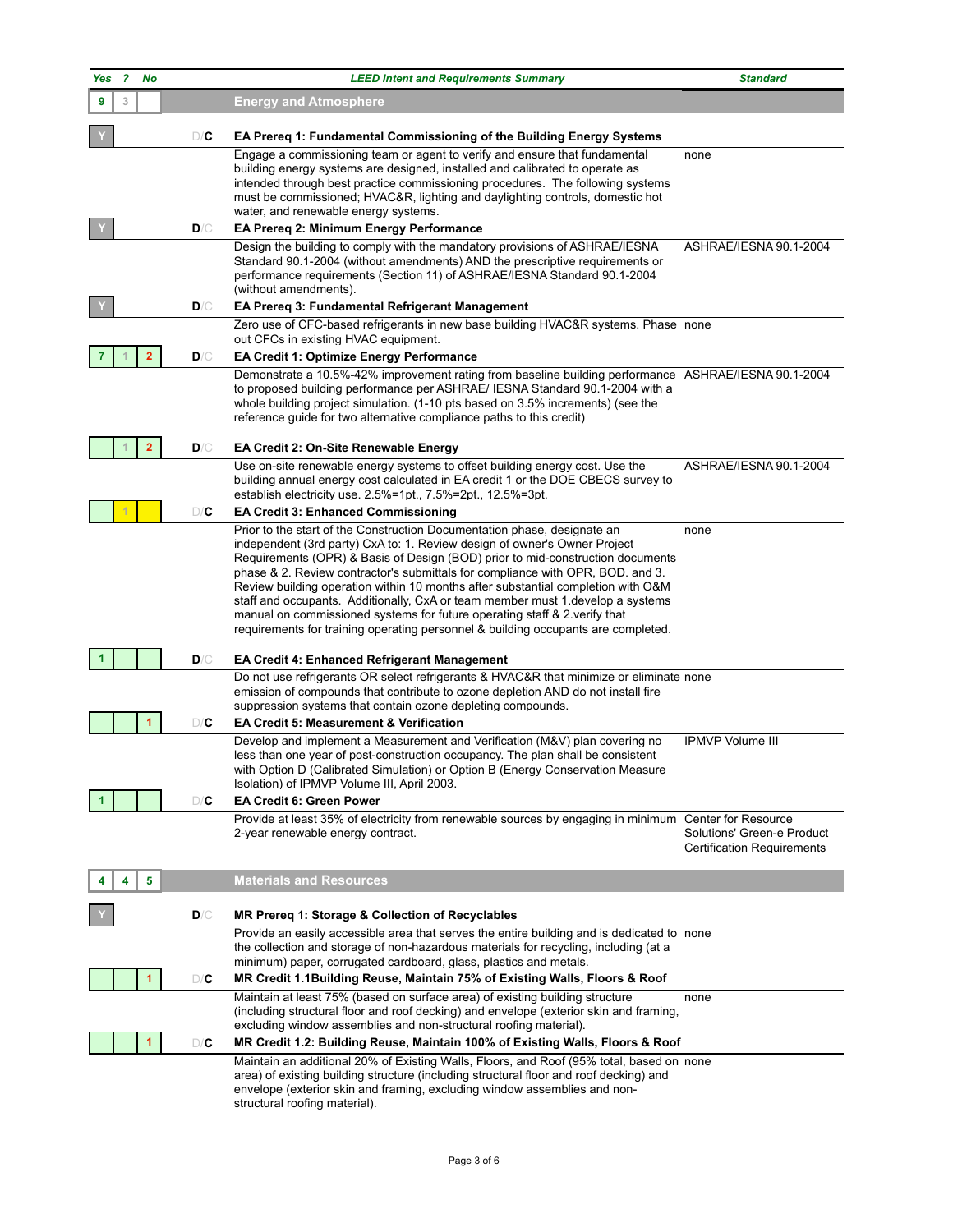|     |   | CONSULTAN                      |     | <b>SUILLIUIIS</b>                                                                                                                                                                                                                                                                                                                                                                                                                                                                                       |                                                                                                             |
|-----|---|--------------------------------|-----|---------------------------------------------------------------------------------------------------------------------------------------------------------------------------------------------------------------------------------------------------------------------------------------------------------------------------------------------------------------------------------------------------------------------------------------------------------------------------------------------------------|-------------------------------------------------------------------------------------------------------------|
|     |   | <b>PERFO</b><br><b>FEN RUI</b> |     | <b>CONSULTANTS FOR</b>                                                                                                                                                                                                                                                                                                                                                                                                                                                                                  |                                                                                                             |
|     |   |                                |     | <b>GREEN BUILDINGS</b>                                                                                                                                                                                                                                                                                                                                                                                                                                                                                  |                                                                                                             |
| Yes | 2 | No                             |     |                                                                                                                                                                                                                                                                                                                                                                                                                                                                                                         |                                                                                                             |
|     |   | 1                              | D/C | MR Credit 1.3: Building Reuse, Maintain 50% of Interior Non-Structural Elements                                                                                                                                                                                                                                                                                                                                                                                                                         |                                                                                                             |
|     |   |                                |     | Maintain 50% of Interior Non-Structural Elements. If the project includes an<br>addition to an existing building double the s.f. of the existing building, this credit is<br>$n/a$ .                                                                                                                                                                                                                                                                                                                    | none                                                                                                        |
|     |   |                                | D/C | MR Credit 2.1: Construction Waste Management, Divert 50% from Disposal                                                                                                                                                                                                                                                                                                                                                                                                                                  |                                                                                                             |
|     |   |                                |     | Recycle and/or salvage at least 50% of non-hazardous construction and demolition none<br>debris.                                                                                                                                                                                                                                                                                                                                                                                                        |                                                                                                             |
|     |   |                                | D/C | MR Credit 2.2: Construction Waste Management, Divert 75% from Disposal                                                                                                                                                                                                                                                                                                                                                                                                                                  |                                                                                                             |
|     |   |                                |     | Recycle and/or salvage an additional 25% beyond MR credit 2.1 (75% total).                                                                                                                                                                                                                                                                                                                                                                                                                              | none                                                                                                        |
|     |   | 1                              | D/C | MR Credit 3.1: Materials Reuse, 5%                                                                                                                                                                                                                                                                                                                                                                                                                                                                      |                                                                                                             |
|     |   |                                |     | 5% salvaged, refurbished or reused: Use salvaged, refurbished or reused materials none<br>such that the sum of these materials constitutes at least 5%, based on cost, of the<br>total value of materials (excluding MEP components).                                                                                                                                                                                                                                                                   |                                                                                                             |
|     |   | 1                              | D/C | MR Credit 3.2: Materials Reuse, 10%                                                                                                                                                                                                                                                                                                                                                                                                                                                                     |                                                                                                             |
|     |   |                                |     | 10% salvaged, refurbished or reused: Use salvaged, refurbished or reused<br>materials for an additional 5% beyond MR credit 3.1 (10% total, based on cost) of<br>building materials.                                                                                                                                                                                                                                                                                                                    | none                                                                                                        |
| 1   |   |                                | D/C | MR Credit 4.1: Recycled Content, 10% (post-consumer + $\frac{1}{2}$ pre-consumer)                                                                                                                                                                                                                                                                                                                                                                                                                       |                                                                                                             |
|     |   |                                |     | The sum of post-consumer recycled content $+1/2$ of the pre-consumer content<br>must constitute at least 10% (based on cost) of the total value of materials in the<br>project. Recycled content: % of material recycled (by weight) X total cost of<br>material. Acceptable components consistent with MR3.1.                                                                                                                                                                                          | International STD, ISO14021-<br>1999, Envt Labels and<br>Declarations - Self Declared<br><b>Envt Claims</b> |
|     |   |                                | D/C | MR Credit 4.2: Recycled Content, 20% (post-consumer + $\frac{1}{2}$ pre-consumer)                                                                                                                                                                                                                                                                                                                                                                                                                       |                                                                                                             |
|     |   |                                |     | Use materials with recycled content such that the sum of post-consumer recycled<br>content plus one-half of the pre-consumer content constitutes and additional 10%<br>beyond MR credit 4.1 (Total of 20%, based on cost) of the total value of the<br>materials in the project.                                                                                                                                                                                                                        | International STD, ISO14021-<br>1999, Envt Labels and<br>Declarations - Self Declared<br><b>Envt Claims</b> |
|     |   |                                | D/C | MR Credit 5.1: Regional Materials, 10% Extracted, Process. & Manf. Regionally                                                                                                                                                                                                                                                                                                                                                                                                                           |                                                                                                             |
|     |   |                                | D/C | Use building materials that have been extracted, harvested or recovered, and<br>manufactured, within 500 miles of the project site for a min. of 10% (based on cost)<br>of the total materials value. If only a % of the material is extracted / harvested/<br>recovered and manufactured locally, then only that %(by weight) shall contribute to<br>the regional value. Acceptable components consistent with MR3.1.<br>MR Credit 5.2: Regional Materials, 20% Extracted, Process. & Manf. Regionally | none                                                                                                        |
|     |   |                                |     | Use building materials or products that have been extracted, harvested or<br>recovered, as well as manufactured, within 500 miles of the project site for an<br>additional 10% beyond MR credit 5.1 (Total of 20%, based on cost) of the total<br>materials value.                                                                                                                                                                                                                                      | none                                                                                                        |
|     |   |                                | D/C | MR Credit 6: Rapidly Renewable Materials                                                                                                                                                                                                                                                                                                                                                                                                                                                                |                                                                                                             |
|     |   |                                |     | Use rapidly renewable materials (made from plants that are typically harvested<br>within a ten-year cycle or shorter) for 2.5% of the total value of all building materials<br>and products used in the project, based on cost.                                                                                                                                                                                                                                                                         | none                                                                                                        |
|     |   |                                | D/C | <b>MR Credit 7: FSC Certified Wood</b><br>50% of wood-based materials and products need to be cert. in acc. with the Forest                                                                                                                                                                                                                                                                                                                                                                             | Forest Stewardship Council's                                                                                |
|     |   |                                |     | Stewardship Council's (FSC) Principles and Criteria. Included components:<br>structural and gen. dimensional framing, flooring, sub-flooring, wood doors and<br>finishes, etc. Furniture may be included, providing it is included consistently in MR<br>Credits 3-7.                                                                                                                                                                                                                                   | Principles and Criteria                                                                                     |
| 11  | 3 | 1                              |     | <b>Indoor Environmental Quality</b>                                                                                                                                                                                                                                                                                                                                                                                                                                                                     |                                                                                                             |
|     |   |                                | D/C | EQ Prereq 1: Minimum IAQ Performance                                                                                                                                                                                                                                                                                                                                                                                                                                                                    |                                                                                                             |
|     |   |                                |     | Meet sections 4 through 7 of ASHRAE 62.1-2004, Ventilation for Acceptable Indoor ASHRAE 62.1 -2004<br>Air Quality. Mechanical ventilation designated using the Ventilation Rate Procedure<br>or local code, whichever is more stringent. Naturally ventilated buildings: meet<br>ASHRAE 62.1-2004, paragraph 5.1.                                                                                                                                                                                       |                                                                                                             |
|     |   |                                | D/C | EQ Prereq 2: Environmental Tobacco Smoke (ETS) Control<br>Prevent exposure of building occupants & systems to Environmental Tobacco                                                                                                                                                                                                                                                                                                                                                                     | ANSI/ASTM-E779-03, CA                                                                                       |
|     |   |                                |     | Smoke (ETS). Zero exposure of nonsmokers to ETS by prohibition of smoking in<br>the building OR provide a designated smoking room designed to effectively contain, Standards for low-rise<br>capture, & remove ETS from the building OR follow guidelines for minimizing ETS<br>pathways between individual residential units.                                                                                                                                                                          | 2001 Energy Efficiency<br>buildings                                                                         |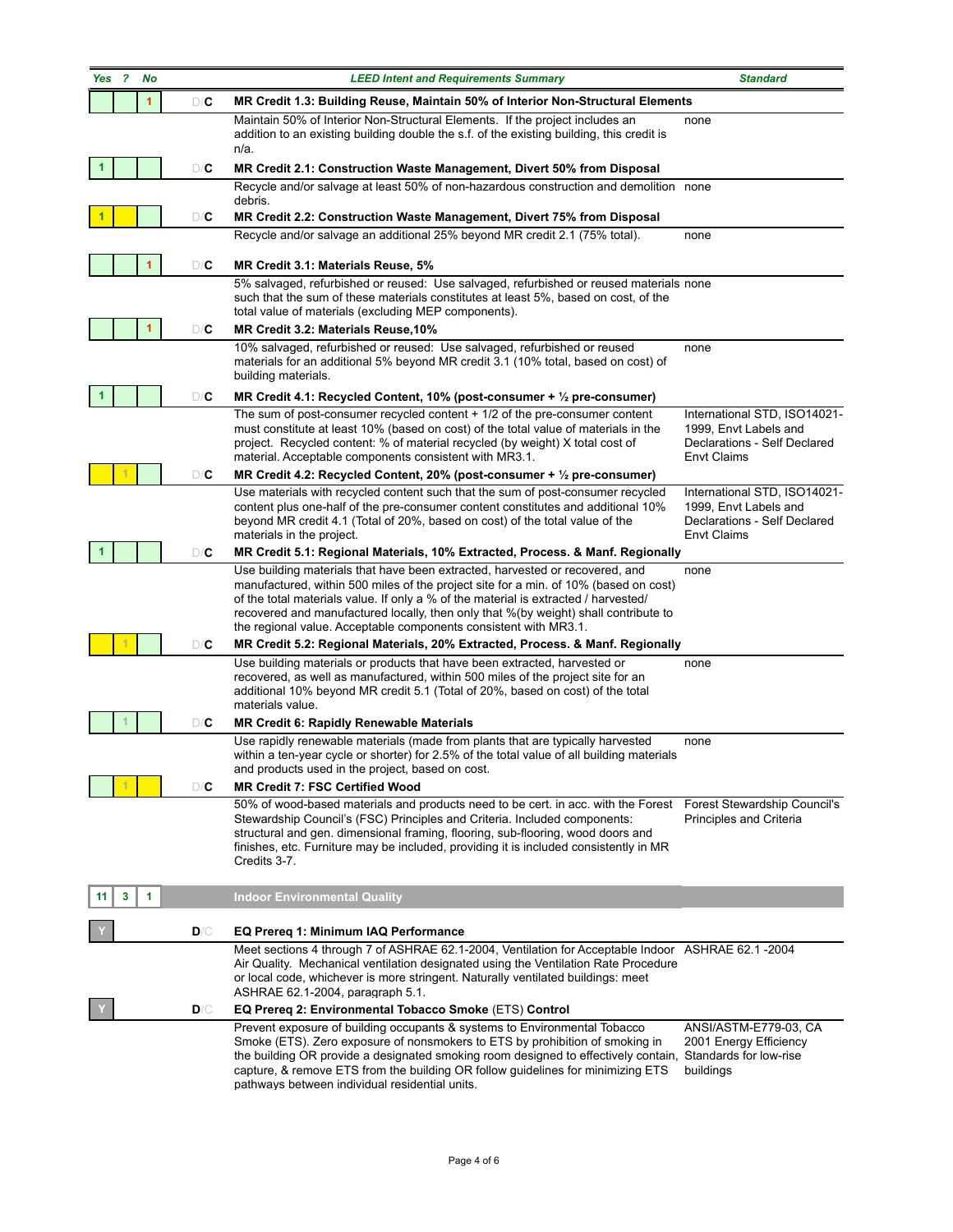|                      | PERFO<br><b>FFNRU</b> |     | <b>SUILLIUIIS</b><br><b>CONSULTANTS FOR</b><br><b>PERFORMANCE</b><br><b>GREEN BUILDINGS</b>                                                                                                                                                                                                                                                                                                                                                                                                                                                                                                                                 |                                                                                               |
|----------------------|-----------------------|-----|-----------------------------------------------------------------------------------------------------------------------------------------------------------------------------------------------------------------------------------------------------------------------------------------------------------------------------------------------------------------------------------------------------------------------------------------------------------------------------------------------------------------------------------------------------------------------------------------------------------------------------|-----------------------------------------------------------------------------------------------|
| Yes                  | 2<br>No               |     |                                                                                                                                                                                                                                                                                                                                                                                                                                                                                                                                                                                                                             |                                                                                               |
|                      |                       | D/C | <b>EQ Credit 1: Outdoor Air Delivery Monitoring</b><br>Install permanent monitoring systems that provide feedback on ventilation system<br>performance to ensure that ventilation systems maintain design minimum<br>ventilation requirements. [For mechanically ventilated spaces use direct outdoor<br>airflow measurement device. For naturally ventilated spaces install CO2<br>monitorinal.                                                                                                                                                                                                                            | ASHRAE 62.1 - 2004                                                                            |
|                      |                       | D/C | <b>EQ Credit 2: Increased Ventilation</b>                                                                                                                                                                                                                                                                                                                                                                                                                                                                                                                                                                                   |                                                                                               |
|                      |                       |     | In mechanically ventilated spaces, breathing zone outdoor air ventilation rates at<br>30% above minimum required by ASHRAE 62.1-2004 [as determined in EQpre1].<br>Natural ventilation systems to meet recommendations of Carbon Trust "Good<br>Practice Guide 237" [1998]. Prove natural ventilation via diagrams & calcs showing<br>compliance with CIBSE App Manual 10:2005 OR a model showing compliance<br>w/ASHRAE.                                                                                                                                                                                                   | ASHRAE 62.1 - 2004,<br>Carbon Trust Good Practice<br>Guide 237, CIBSE App.<br>Manual 10: 2005 |
|                      |                       | D/C | EQ Credit 3.1: Construction IAQ Management Plan, During Construction                                                                                                                                                                                                                                                                                                                                                                                                                                                                                                                                                        |                                                                                               |
|                      |                       |     | During construction meet or exceed the recommended Design Approaches of the<br>Sheet Metal & Air Conditioning National Contractors Association (SMACNA) IAQ<br>Guideline for Occupied Buildings under Construction, 1995 & Protect stored on-site<br>or installed absorptive materials from moisture damage. If air handlers used during<br>construction, filtration media with a MERV value of 8 must be used at each return<br>air grill, as determined by ASHRAE 52.2-1999. All filtration media to be replaced<br>immediately prior to occupancy.                                                                       | SMACNA; ANSI/ASHRAE<br>52.1-1999                                                              |
|                      |                       | D/C | EQ Credit 3.2: Construction IAQ Management Plan, Before Occupancy                                                                                                                                                                                                                                                                                                                                                                                                                                                                                                                                                           |                                                                                               |
|                      |                       |     | After construction ends install new filtration media and perform building flush-out<br>where mechanical cooling is operated, OR if occupancy is desired prior to<br>completion, flush-out daily before and after occupancy, and ventilate at increased<br>rates during occupancy. OR conduct baseline IAQ testing, after construction ends<br>using testing protocols from the United States Environmental Protection Agency<br>"Compendium of Methods for the Determination of Air Pollutants in Indoor Air."                                                                                                              | US EPA "Compendium of<br>Methods for the<br>Determination of Air<br>Pollutants in Indoor Air" |
|                      |                       |     | EQ Credit 4.1: Low-Emitting Materials, Adhesives & Sealants                                                                                                                                                                                                                                                                                                                                                                                                                                                                                                                                                                 |                                                                                               |
|                      |                       |     | Adhesives & Sealants must meet or exceed the VOC limits of South Coast Air<br>Quality Management District Rule #1168. Aerosol Adhesives must meet Green Seal Mgmt District Rule#1168,<br>Standard for Commercial Adhesives GS-36-Oct, 19 2000.                                                                                                                                                                                                                                                                                                                                                                              | South Coast Air Quality<br>Green Seal Standard GS-36                                          |
|                      |                       |     | EQ Credit 4.2: Low-Emitting Materials, Paints & Coatings                                                                                                                                                                                                                                                                                                                                                                                                                                                                                                                                                                    |                                                                                               |
| $\blacktriangleleft$ |                       |     | For architectural paints, coatings & primers (interior walls & ceilings) do not exceed<br>VOC limits in Green Seal Standard GS-11. For Anti-corrosive & anti-rust paints (on<br>interior ferrous metal substrates) do not exceed VOC limit of 250 g/L [ Green Seal<br>GC-03]. Clear wood finishes, floor coatings, stains, & shellacs applied to interior<br>elements: do not exceed VOC limits in SCAQMD Rule 1113.<br>EQ Credit 4.3: Low-Emitting Materials, Flooring                                                                                                                                                     | Green Seal Standard GS-11<br>and GC-03                                                        |
|                      |                       |     | All carpet installed shall meet the Carpet and Rug Institute's Green Label Plus req.<br>All carpet cushion shall meet the Carpet and Rug Institute Green Label reg. All<br>carpet adhesive: VOC limit of 50 g/L.                                                                                                                                                                                                                                                                                                                                                                                                            | Carpet and Rug Institute,<br>Green Label Plus Testing<br>Program                              |
|                      |                       |     | EQ Credit 4.4: Low-Emitting Materials, Composite Wood & Agrifiber Products                                                                                                                                                                                                                                                                                                                                                                                                                                                                                                                                                  |                                                                                               |
|                      |                       |     | Composite wood & agrifiber products shall contain no added urea-formaldehyde<br>resins. Laminating adhesives used to fabricate on-site & shop-applied composite<br>wood & agrifiber assemblies shall contain no added urea-formaldehyde resins.                                                                                                                                                                                                                                                                                                                                                                             | none                                                                                          |
|                      |                       | D/C | EQ Credit 5: Indoor Chemical & Pollutant Source Control                                                                                                                                                                                                                                                                                                                                                                                                                                                                                                                                                                     |                                                                                               |
|                      |                       |     | Employ a permanent entryway system (i.e., grills or grates) to capture dirt,<br>particulate matter, etc. from entering the building at all high volume entryways, &<br>where chemical use occurs exhaust each space to create negative pressure & deck-<br>to-deck partitions w/ self-closing doors or hard lid ceiling. In mechanically ventilated<br>buildings, MERV 13 filtration media prior to occupancy for both return & outside air<br>to be delivered as supply air.                                                                                                                                               | ANSI/ASHRAE 52.1-1999                                                                         |
|                      |                       | D/C | EQ Credit 6.1: Controllability of Systems, Lighting                                                                                                                                                                                                                                                                                                                                                                                                                                                                                                                                                                         |                                                                                               |
|                      |                       |     | Lighting: Provide individual lighting controls for 90% (minimum) of the building<br>occupants AND Provide lighting system controllability for all shared multi-occupant<br>spaces.                                                                                                                                                                                                                                                                                                                                                                                                                                          | none                                                                                          |
|                      |                       | D/C | EQ Credit 6.2: Controllability of Systems, Thermal Comfort                                                                                                                                                                                                                                                                                                                                                                                                                                                                                                                                                                  |                                                                                               |
|                      |                       | D/C | Provide individual comfort controls for 50% (minimum) of the building occupants.<br>Operable windows can be used in lieu of comfort controls for areas 20 feet inside of ANSI/ASHRAE 55-2004<br>and 10 feet to either side of the operable part of the window. The areas of operable<br>windows must meet ASHRAE 62.1-2004 paragraph 5.1 Natural Ventilation. AND<br>Provide comfort system controls for all shared multi-occupant spaces. Consult<br>ASHRAE Standard 55-2004 to include the primary factors of air temperature,<br>radiant temperature, air speed, and humidity.<br>EQ Credit 7.1: Thermal Comfort, Design | ANSI/ASHRAE 62.1-2004,                                                                        |
|                      |                       |     | Design: Design HVAC systems and the building envelope to meet ASHRAE                                                                                                                                                                                                                                                                                                                                                                                                                                                                                                                                                        | ANSI/ASHRAE 55-2004                                                                           |
|                      |                       |     | Standard 55-2004, Thermal Comfort Conditions for Human Occupancy.<br>Page 5 of 6                                                                                                                                                                                                                                                                                                                                                                                                                                                                                                                                            |                                                                                               |